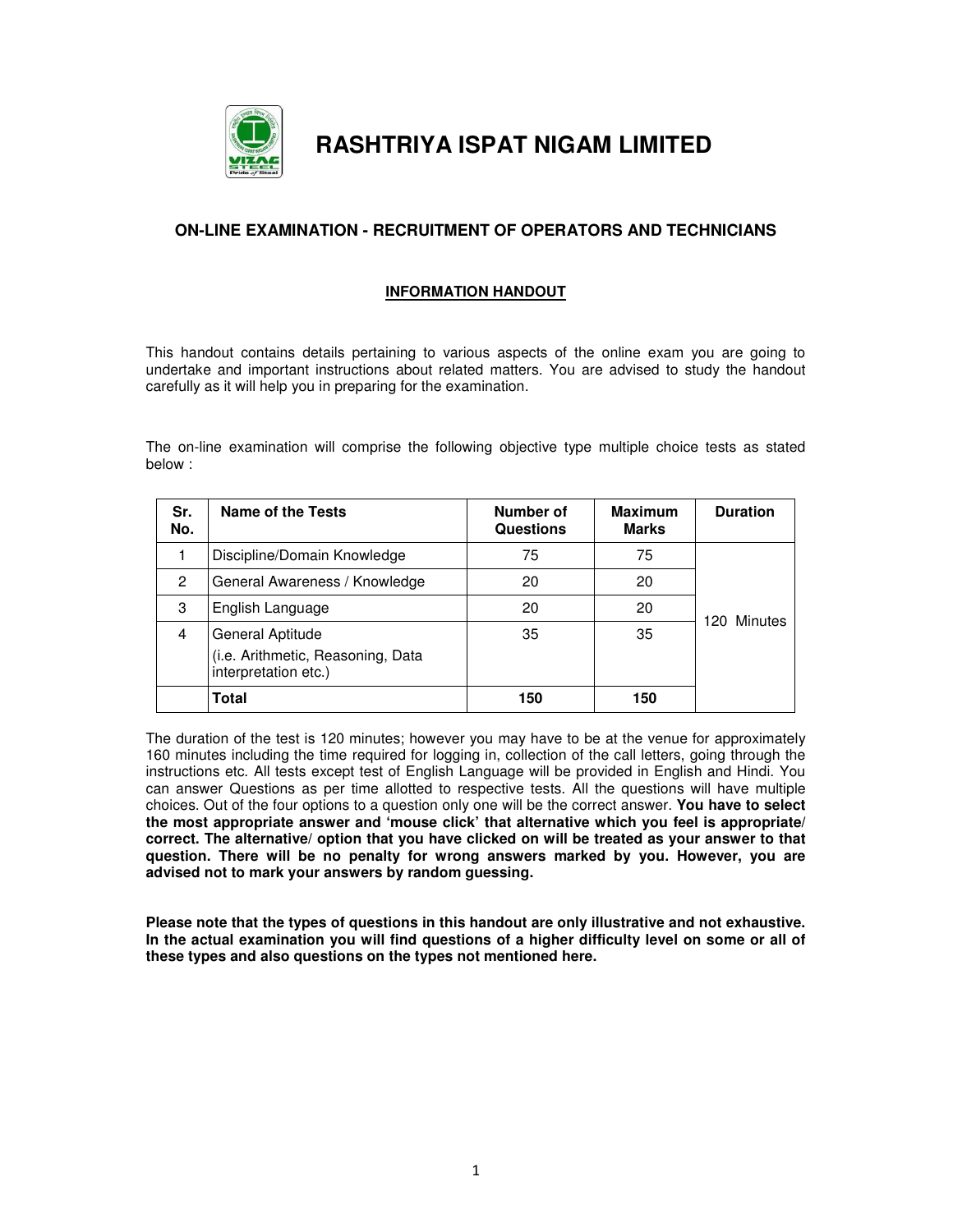## **DISCIPLINE/DOMAIN KNOWLEDGE SYLLABUS FOR OPERATOR**

| <b>Discipline</b>                                       | <b>Syllabus (75 Questions)</b>                                                                                                                                                                                                                                                                                                                                                                                                                                              |  |  |
|---------------------------------------------------------|-----------------------------------------------------------------------------------------------------------------------------------------------------------------------------------------------------------------------------------------------------------------------------------------------------------------------------------------------------------------------------------------------------------------------------------------------------------------------------|--|--|
| Diploma in Mechanical Engg                              | Engineering Materials and Material testing<br><b>Production Technology</b><br><b>Engineering Mechanics</b><br><b>Strength of Materials</b><br>Design of Machine Elements<br><b>Thermal Engineering</b><br>Hydraulics and Fluid Power Control Systems                                                                                                                                                                                                                        |  |  |
|                                                         | Industrial Engineering & Management<br>Refrigeration & Air-conditioning<br>Energy sources & Power Plant Engineering                                                                                                                                                                                                                                                                                                                                                         |  |  |
| Diploma in Electrical Engg                              | <b>Electrical Engineering Materials</b><br><b>Basic Electrical Engineering</b><br>D.C. machines & measuring instruments<br><b>Electrical circuits</b><br>Electronics engg<br>A.C. machines -I<br>Power systems -I(G& P)<br>Electrical utilization & traction<br>Electrical installation & estimation<br>Industrial management & smart technologies<br>A.C. machines-II<br>Power systems -II (T,D & P)<br>Power electronics & PLC<br>Digital electronics & Micro controllers |  |  |
| Diploma in Mech/ Metallurgy (For<br>Operator(NDT) post) | Thermodynamics<br>Foundry Technology<br><b>Engineering Materials</b><br><b>Material Testing</b><br><b>TOM</b><br>Industrial Management<br><b>Steel Making</b>                                                                                                                                                                                                                                                                                                               |  |  |

Some sample questions are given below.

## **MECHANICAL**

- **Q.1.** The power transmitted through a pips is maximum when the loss of head due to friction is given by( $H =$  head supplied)<br>(1)  $H/4$  (2)  $H/3$ 
	- $(3)$  H/2  $(4)$  2H/3

### **ELECTRICAL**

- **Q.1.** The total electric flux through any closed surface surrounding charges is equal to the amount of charge enclosed. The above statement is known as  $(1)$  Maxwell's first law  $(2)$  Maxw
	- (1) Maxwell's first law (2) Maxwell's second law<br>(3) Gauss's law (3) Gauss's law (4) Coulomb's square law
		-

 $(4)$  Coulomb's square law

# **METALLURGY**

**Q.1.** Which of the following metals is called a refractory metal ? (1) Iron (2) Nickel (3) Tungsten (4) Copper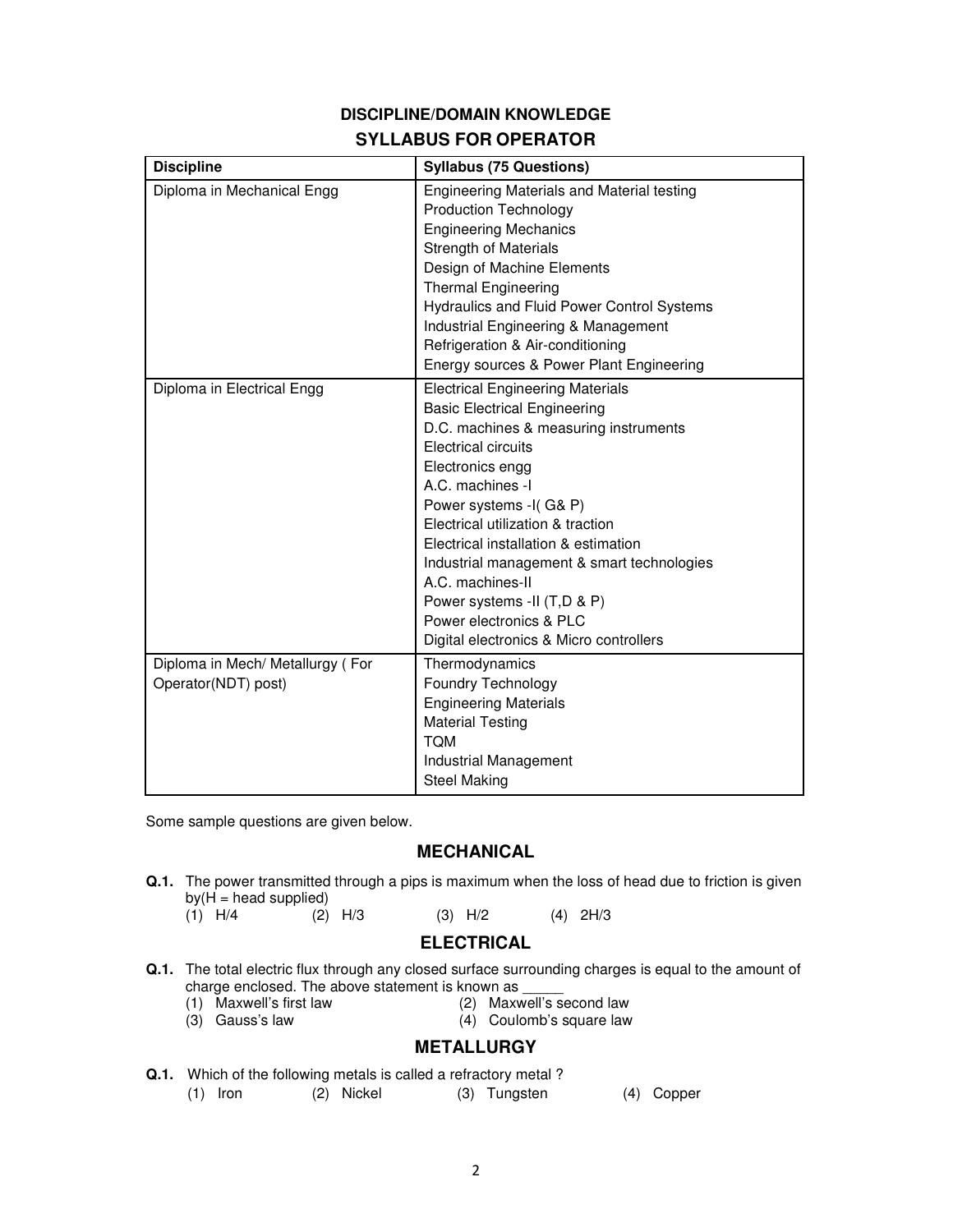# **SYLLABUS FOR TECHNICIAN**

| Diploma in Mech / ITI (Fitter)                                                                                                                                                                                                                                                                                                                                                                                                                                                                                              | 35 question from Diploma (Mech) Syllabus<br>40 Questions from ITI-Fitter Trade syllabus               |  |  |
|-----------------------------------------------------------------------------------------------------------------------------------------------------------------------------------------------------------------------------------------------------------------------------------------------------------------------------------------------------------------------------------------------------------------------------------------------------------------------------------------------------------------------------|-------------------------------------------------------------------------------------------------------|--|--|
| Diploma in Mech / ITI (Mill Wright)                                                                                                                                                                                                                                                                                                                                                                                                                                                                                         | 35 question from Diploma (Mech) Syllabus<br>40 Questions from Mill Wright Trade (MMTM) Syllabus       |  |  |
| Diploma in Elect / ITI (Electrician)                                                                                                                                                                                                                                                                                                                                                                                                                                                                                        | 35 Questions from Diploma (Elect) Syllabus<br>40 Questions from ITI Electrician Trade Syllabus        |  |  |
| ITI (Electrician) for Technician (Crane)                                                                                                                                                                                                                                                                                                                                                                                                                                                                                    | 10 questions from EOT Cranes (basic level)<br>65 questions from ITI Electrician Trade Syllabus        |  |  |
| Diploma in Instrumentation/<br>ITI ( Instrument Mechanic)                                                                                                                                                                                                                                                                                                                                                                                                                                                                   | 35 Questions from Diploma(Inst) Syllabus *40 Questions<br>from ITI Instrument Mechanic Trade Syllabus |  |  |
| *Syllabus for Diploma in Instrumentation :<br>Electronic Components and devices<br>Electronic circuits<br><b>Digital Electronics</b><br><b>Electronic Measuring Instruments</b><br>Process Instrumentation<br>Linear IC Applications & Communication Systems<br><b>Process Control</b><br>Analytical Instrumentation<br>Industrial Electronics & control Systems<br>Industrial Management & Smart Technologies<br>Micro Controllers & Applications<br><b>Industrial Automation</b><br>Instrumentation in Process Industries |                                                                                                       |  |  |

Some sample questions are given below.

# **MECHANICAL/ITI (FITTER)**

- **Q.1.** A finish cut is given to improve the surface finish of a rough milled work piece ?
	- (1) Decrease cutting speed, feed rate and depth of cut
	- (2) Increase feed rate, depth of cut and reduce cutting speed
	- (3) Increase cutting speed, reduce feed rate and depth of cut
	- (4) Increase feed rate, depth of cut and cutting speed

# **MECHANICAL/ITI (MILL WRIGHT)**

- **Q.1.** To verify without using an advanced instrument that reference lines traced on the ground are at a right angle (90°), what is the quickest method ?
	- (1) Verify with a protractor.
	- (2) Verify the angle with a bevel square.
	- (3) Use the equal diagonals method with a steel tape.
	- $(4)$  Use the squareness method  $(3-4-5)$  with a steel tape.

# **ELECTRICAL/ITI (ELECTRICIAN)**

- **Q.1.** What is the best measuring instrument to use for troubleshooting a three-phase motor whose overcurrent protections open instantly when the motor is turned on ?<br>(1) Voltmeter (2) Wattmeter (3) Ammeter (4)
	- (4) Megohmmeter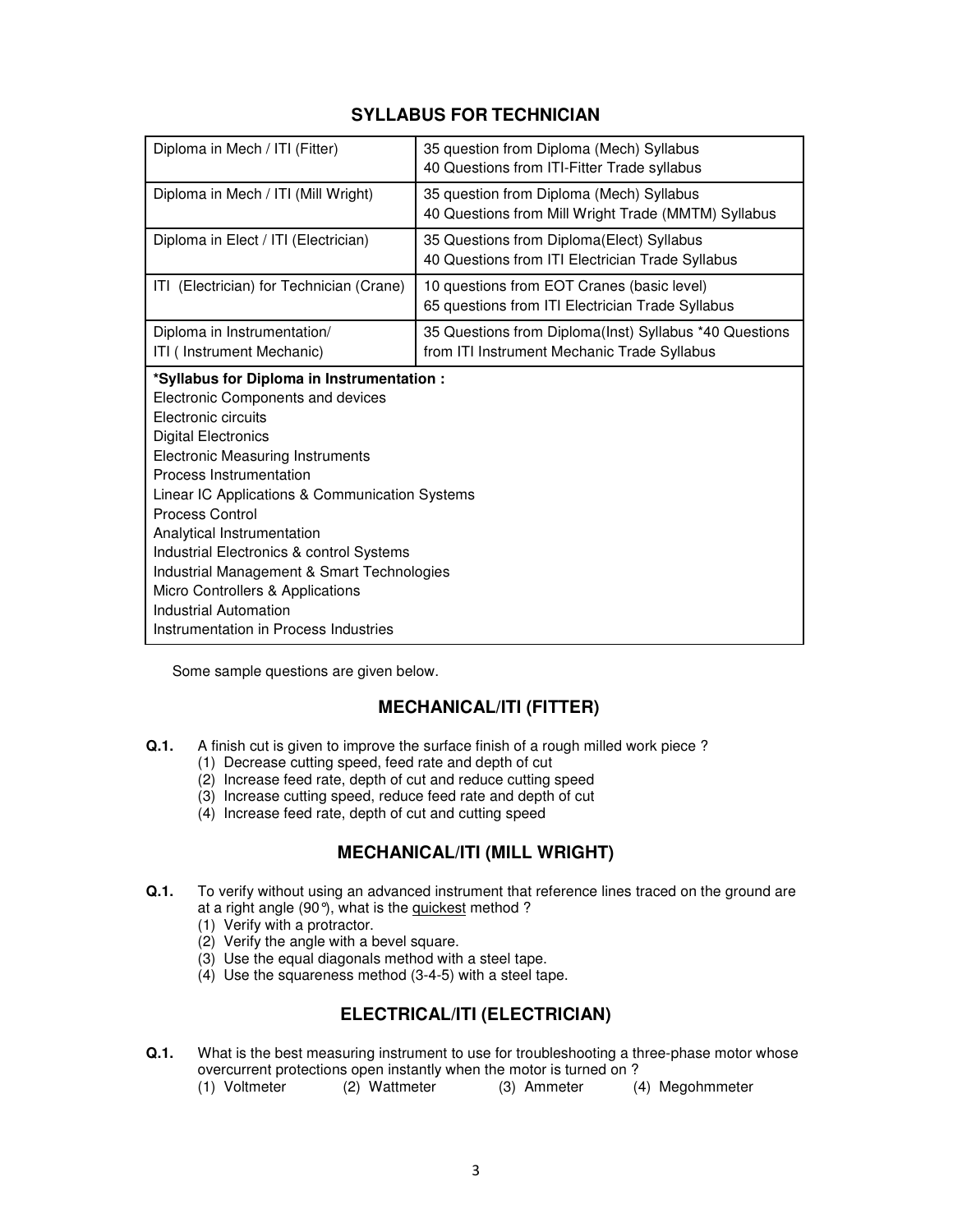## **ITI (ELECTRICIAN) FOR TECHNICIAN (CRANE)**

- **Q.1.** On a conventional mechanical crane, which of the following components requires an every day oil level verification ?
	-
- 
- (1) Transfer gearbox. (2) Final drive.<br>
(3) Torque converter. (4) Planetary reduction.  $(3)$  Torque converter.
	-
	-

## **INSTRUMENTATION/ITI (INSTRUMENT MECHANIC)**

- **Q.1.** Strain gauge, LVDT and thermocouple are examples of
	- (1) Active transducers (2) Passive transducers
	- (3) Analog transducers
- 
- 

#### **GENERAL AWARENESS/KNOWLEDGE**

This test is designed to measure your awareness about the past and present events.

- **Q.1.** OSCAR awards are given for best performance in which of the following field ? (1) Films (2) Literature (3) Sports (4) Science
- **Q.2.** R. K. Laxman is famous for –––––
	- (1) Painting (2) Cartoons<br>
	(3) Film Direction (3) (4) Other that
		- $(4)$  Other than those given as options
- **Q.3.** "Kumbh-Mela" is held in our country after every ––
	- (1) 6 years (3) 14 years (3) 14 years (3) 14 years (4) Other that
	- $(4)$  Other than those given as options
- **Q.4.** Who among the following is the current Finance Minister of India ?<br>(1) Shri Arun Jaitley (2) Shri P. Chidambran
	- (2) Shri P. Chidambram
	- (3) Shri Amit Shah (4) Other than those given as options
- -

## **ENGLISH LANGUAGE**

This is a test to see how well you know English. Your English language ability would be tested through questions on grammar & vocabulary, synonyms, antonyms, sentence completion, comprehension of a passage etc.

**Q.1.** Read each sentence to find out whether there is any grammatical or idiomatic error in it. The error, if any, will be in one part of the sentence. The number of that part is the answer. If there is no error, the answer is '4'. (Ignore the errors of punctuation, if any).

| The regaining of freedom as we well know has / given rise for many dormant issues / |           |  |  |  |
|-------------------------------------------------------------------------------------|-----------|--|--|--|
|                                                                                     | (2)       |  |  |  |
| and conflicts in our society.                                                       | No error. |  |  |  |
| (3)                                                                                 | (4)       |  |  |  |

**Q.2.** Pick out from the words given below each sentence the word which would complete the sentence correctly and meaningfully.

| He wants me to look |            | his garden during his absence. |            |
|---------------------|------------|--------------------------------|------------|
| $(1)$ at            | $(2)$ over | (3) after                      | $(4)$ into |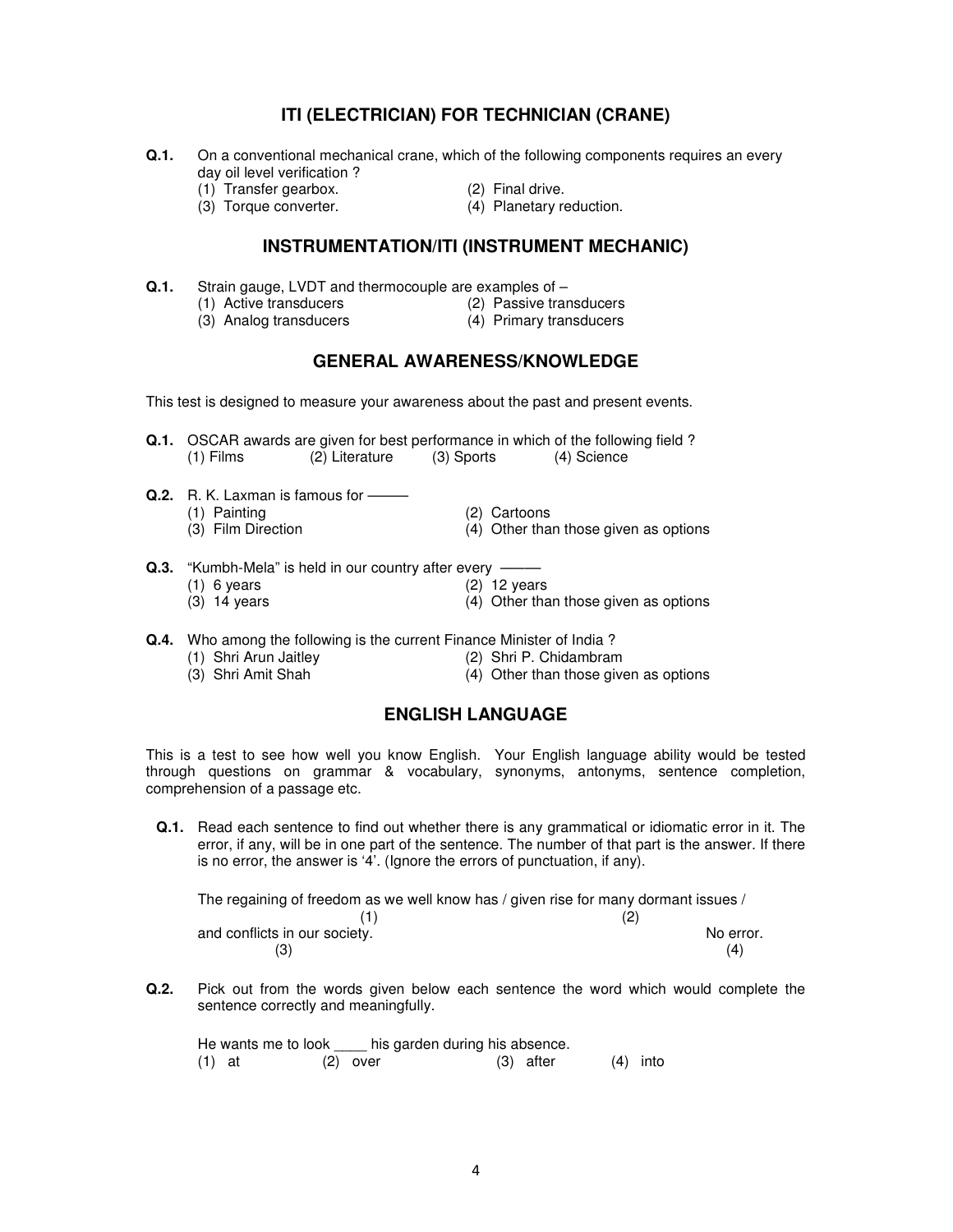**Q.3-6.** In the following passage there are blanks, each of which has been numbered. These numbers are printed below the passage and against each, five words are suggested, one of which fits the blank appropriately. Find out the appropriate word in each case.

 The true (3) of rights is duty. If we all discharge our duties, rights will not be (4) to seek. If leaving duties unperformed we run (5) rights, they will escape us like an elusive person. The more we pursue them, the farther (6) they fly.

|           | $(4)$ power   |
|-----------|---------------|
|           | $(4)$ against |
| $(4)$ for |               |
|           | $(4)$ could   |
|           |               |

#### **GENERAL APTITUDE**

This is a test to see how well you can think and is designed to measure how fast and accurate you are in dealing with numbers, viz. computation, quantitative reasoning, interpretation of tables and graphs.

**Q.1.** If the letters of the following alphabet intercharge positions, so that A takes the place of Z and Z takes the place of A; B takes the place of Y and Y takes the place of B and so on, what will be the 13th letter from the right ? A B C D E F G H I J K L M N O P Q R S T U V W X Y Z<br>(1) M (2) N (3) O (4) Other than those given as option (2) N  $(3)$  O  $(4)$  Other than those given as options

**Q.2.** In a row of girls, if Seeta who is 10th from the left and Lina who is 9th from the right interchange their seats, Seeta becomes 15th from the left. How many girls are there in the row?  $(1)$  16  $(2)$  18  $(3)$  19  $(4)$  Other than those given as options

**Directions :** In each of the following questions one number is missing. The place where the number is missing is shown by a question mark (?). You have to find out which one of the answers shown against 1, 2, 3 and 4 can replace the question mark. If none of these four can replace the question mark, you will indicate (4) i.e. 'Other than those given as options' as your answer.

- **Q.3.**  $\frac{24}{65} \times \frac{13}{56}$  $rac{13}{56} \times \frac{5}{7}$  $\frac{5}{7}$  = ? (1)  $\frac{3}{49}$  (2)  $\frac{15}{245}$  (3)  $\frac{3}{77}$  (4) Other than those given as options
- **Q.4.** The interest on a certain deposit at 9% per annum is Rs.405 in one year. How much will be the additional interest in one year on the same deposit at 10% per annum ? (1) Rs. 40.50 (2) Rs. 450 (3) Rs. 855 (4) Other than those given as options
- **Q.5-6.** Directions: Given below is a table showing percentages out of a total of 700 employees ranking six attributes that help promotion. Rank I is the highest. Study the table carefully and answer questions that follow :

| % of Employees Giving Different Ranks |    |    |    |    |    |    |
|---------------------------------------|----|----|----|----|----|----|
| Attribute                             |    | Ш  | Ш  | IV |    | VI |
| Seniority                             | 32 | 17 | 22 | 19 | 5  | 5  |
| Perseverance                          | 14 | 19 | 17 | 9  | 27 | 14 |
| Efficiency                            | 15 | 19 | 21 | 14 | 14 | 17 |
| Intelligence                          | 10 | 14 | 10 | 14 | 17 | 35 |
| Honesty                               | 24 | 17 |    | 9  | 27 | 16 |
| Sociability                           | 5  | 14 | 23 | 35 | 10 | 13 |



**Q.6.** How many employees gave rank III to intelligence ?<br>(1) 119 (2) 98 (3) 77 (1) 119 (2) 98 (3) 77 (4) 70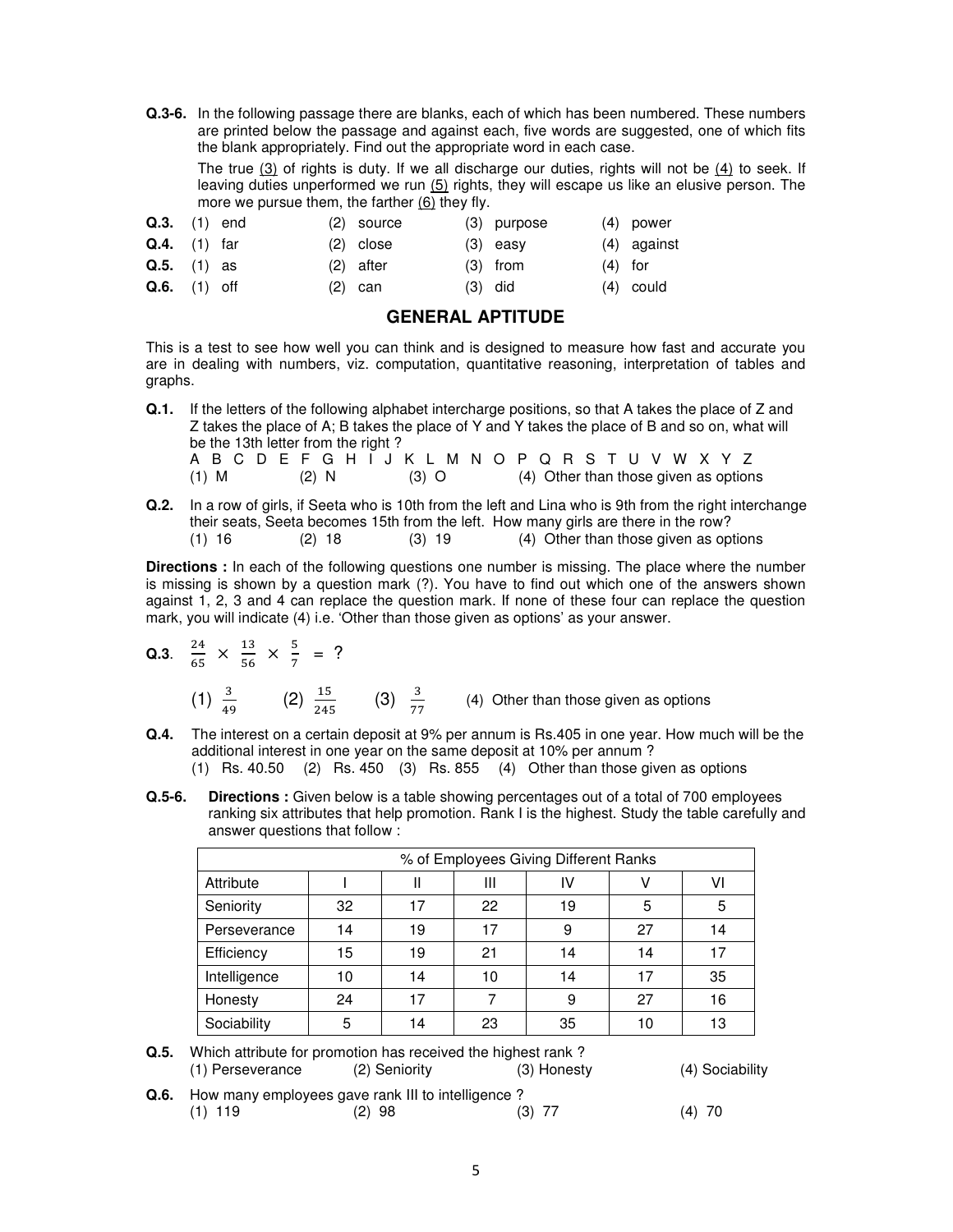#### **Other Instructions :**

- **(A) Details of the On-line Examination Pattern**
- (1) The examination will be conducted on-line i.e. on a computer.
- (2) Before clicking on the 'Start' option, the candidates can go through the instructions shown on the screen.
- (3) All tests except of English will be in English and Hindi.
- (4) Only when the 'Start' icon is clicked will the actual test time for test will start.
- (5) Only one question at a time will be displayed on the screen.
- (6) All the questions will have multiple choices. Out of the four answers to a question only one will be the correct answer. **You will have to select the most appropriate answer and 'mouse click' that alternative which you feel is appropriate/ correct. The alternative/ option that is clicked on will be treated as the answer to that question.**
- (7) The clock has been set at the server and the countdown timer at the top right corner of your screen will display the time remaining for you to complete the examination. When the clock runs out the exam ends by default - you are not required to end or submit your exam.
- (8) The Question Palette displayed on the right side of screen will show the status of each question using one of the following symbols:
	- $\mathbf{1}$ You have not visited the question yet.
		- You have not answered the question
	- You have answered the question  $\left( 3 \right)$
	- You have NOT answered the question, but have marked the question for review  $\left( 4 \right)$
	- The question(s) "Answered and Marked for Review" will be considered for evaluation.  $5<sub>n</sub>$

The question(s) "Marked for Review" will not be considered for evaluation. Hence, no marks will be allocated for the same.  $6<sub>o</sub>$ 

- (9) The Marked for Review status for a question simply indicates that you would like to look at that question again. If a question is answered and Marked for Review, your answer for that question will be considered in the evaluation.
- (10) To select a question to answer, you can do one of the following :
	- a) Click on the question number on the question palette at the right of your screen to go to that numbered question directly. Note that using this option does NOT save your answer to the current question.
	- b) Click on Save and Next to save answer to current question and to go to the next question in sequence.
	- c) Click on Mark for Review and Next to save answer to current question, mark it for review, and to go to the next question in sequence.
- (11) To select your answer to a Question, click on one of the option buttons.
- (12) To change your answer to a Question, click the other desired option button.
- (13) To save your answer, you MUST click on **Save & Next.**
- (14) To deselect a chosen answer to a Question, click on the chosen option again or click on the **Clear Response** button.
- (15) To mark a question for review click on **Mark for Review & Next**. If an answer is selected for a question that is Marked for Review, the answer will be considered in the final evaluation.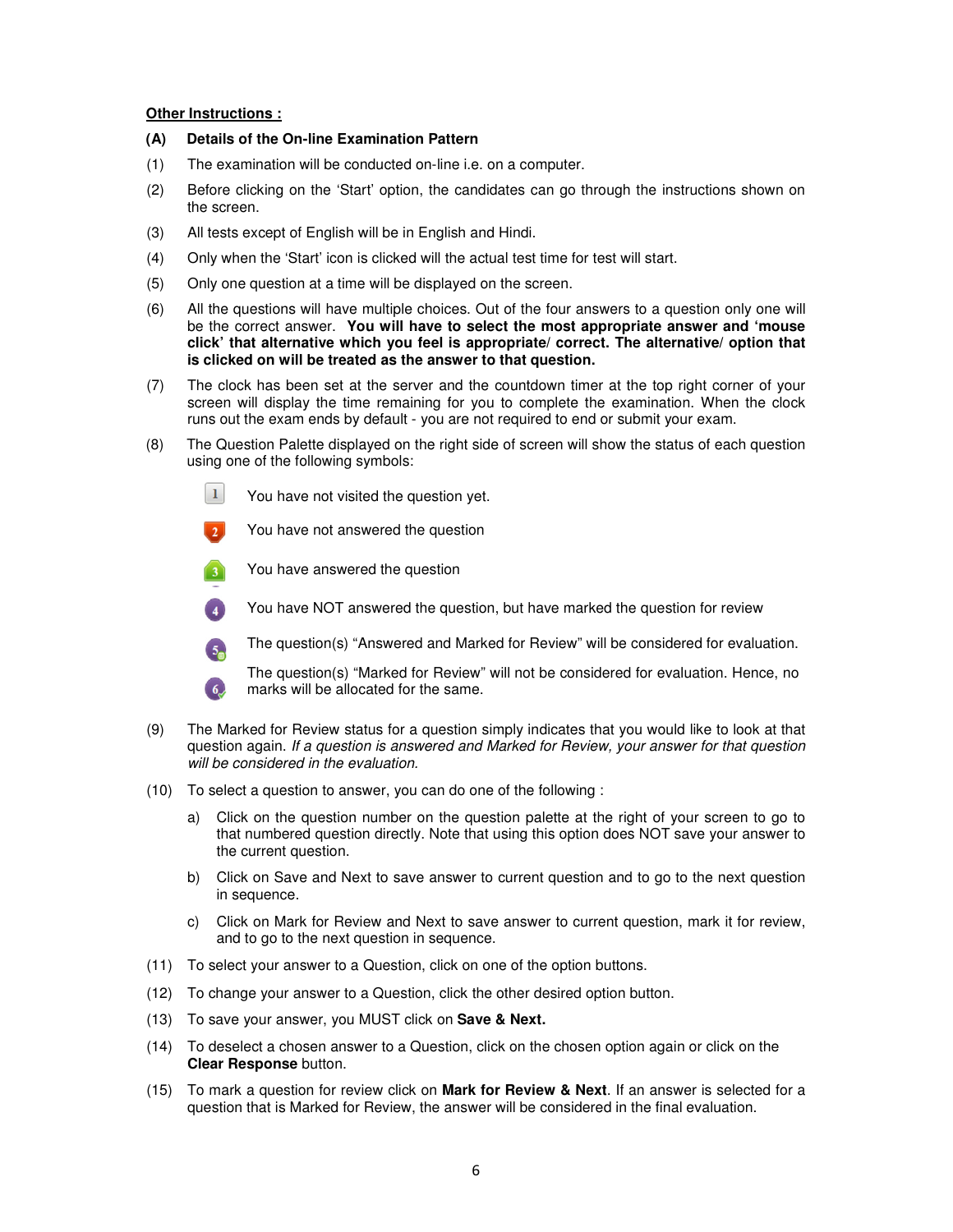- (16) To change an answer to a Question, first select the question and then click on the new answer option followed by a click on the **Save & Next** button.
- **(17) Questions that are saved or marked for review after answering will ONLY be considered for evaluation.**
- (18) The candidates are requested to follow the instructions of the Test Administrator carefully. If a candidate does not follow the instructions / rules, it would be treated as a case of misconduct / adoption of unfair means and such a candidate would be liable for debarment from appearing for examinations for a period as decided by the Organization.
- (19) The candidates may ask the Test Administrator about their doubts or questions only before the commencement of the test. No query shall be entertained after the commencement of the examination.
- (20) After the expiry of time for examination for respective sections, the candidates will not be able to attempt any question or check their answers for respective section.
- (21) Please note :
	- a) Candidates will not be allowed to "finally submit" unless they have exhausted the actual test time of the examination.
	- b) Under no circumstances should a candidate click on any of the 'keyboard keys' during the test once the exam starts as this will lock the exam.

#### **B] General Instructions:**

- (1) Please note date, time and venue address of the examination given in the call letter.
- (2) You may visit the venue one day before the Online Examination to confirm the location so that you are able to report **on time** (as printed on the call letter) on the day of the examination. Late comers will not be allowed.
- (3) The call letter should be brought with you to the examination venue along with your recent passport size photograph duly pasted on it. (Preferably the same photograph as was as uploaded).
- (4) You must scrupulously follow the instructions of the Test Administrator and Organization Representative at the examination venue. If you violate the instructions you will be disqualified and will be asked to leave the examination venue.
- (5) No use of calculators (separate or with watch), books, note books or written notes, cell phones (with or without camera facility), or any other electronic device will be allowed during the examination.
- (6) Please bring this call letter with your photograph affixed thereon, currently valid Photo identity proof in original and a photocopy of the same ID proof which you bring in original - THIS IS ESSENTIAL. Please hand over this call-letter alongwith photocopy of photo identity proof duly stapled together to the invigilator. Currently valid photo identity proof may be PAN Card/Passport/Permanent Driving Licence/Voter's Card/Bank Passbook with photograph/Photo Identity proof issued by a Gazetted Officer on official letterhead /Photo Identity proof issued by a People's Representative on official letterhead/Valid recent<br>Identity Card issued by a recognised College/University/Aadhar Card/ Identity Card issued by a recognised College/University/Aadhar Card/ E-Aadhar Card with a photograph/Employee ID/Bar Council Identity card with photograph. Please Note - **Ration Card and Learner's Driving License will NOT be accepted as valid ID proof.** Please note that your name as appearing on the call letter (provided by you during the process of registration) should exactly match the name as appearing on the photo identity proof. Female candidates who have changed first/last/middle name post marriage must take special note of this. If there is any mismatch between the name indicated in the Call Letter and Photo Identity Proof you will not be allowed to appear for the exam. In case of candidates who have changed their name will be allowed only if they produce Gazette notification/their marriage certificate/affidavit.